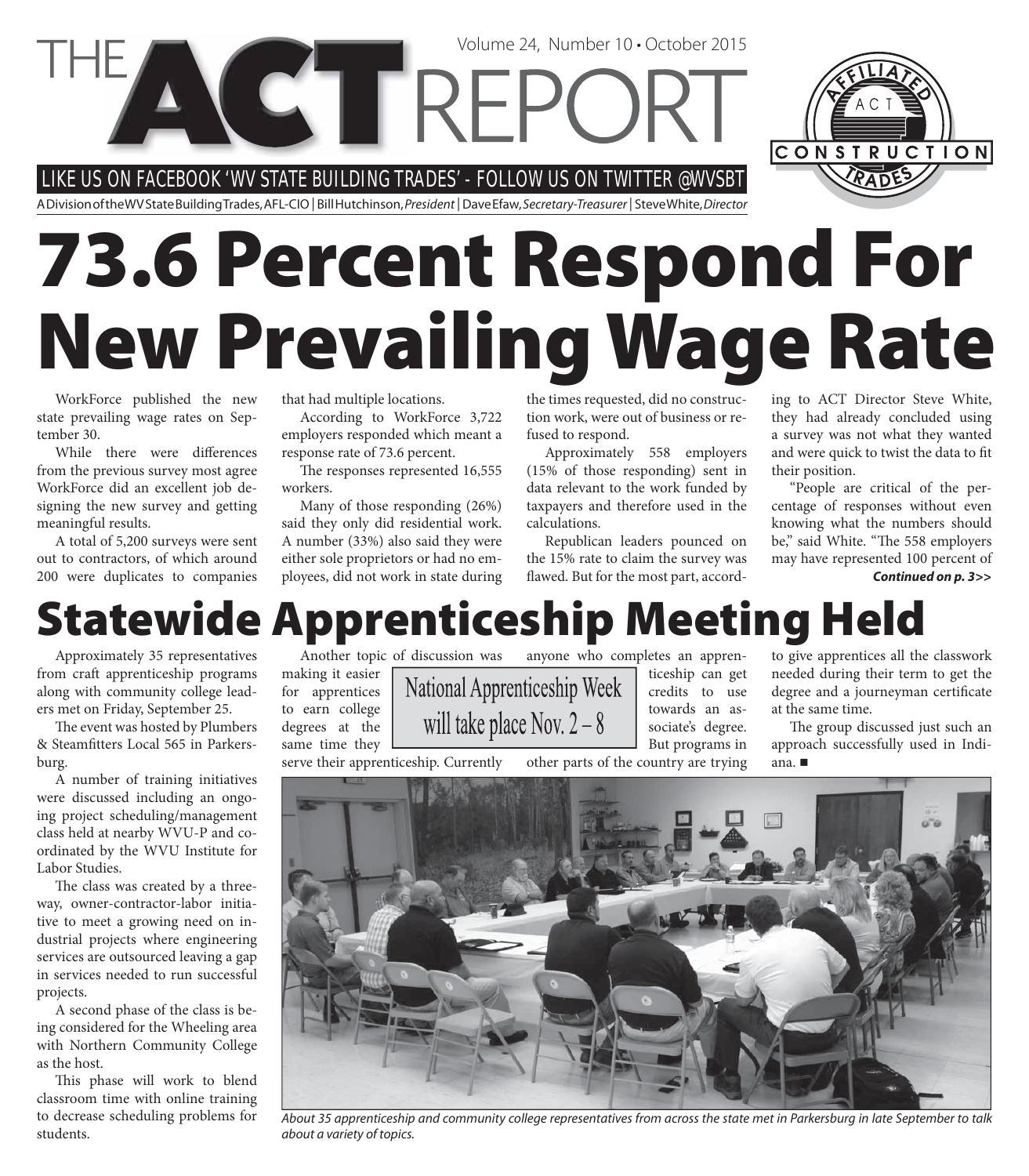#### **Politics, Not Data, Driving Attacks on New Prevailing Wage Rates and Methodology** *No Savings Without PW*

The period of time when the prevailing wage law was suspended is yielding important information.

Instead of 40 percent savings as predicted by some Republican leaders, bids for a number of school projects remained unchanged.

"So far we have looked at four school projects that were bid without prevailing wage and there were absolutely no savings realized to taxpayers on any of these projects," said Dave Efaw, Secretary-Treasurer of the WV State Building Trades.

The projects Efaw referred to are the Suncrest Middle School in Monogalia County, the Potomack Intermediate School in Berkeley County, the Brooke County Middle School in Brooke County and the Ceredo-Kenova Elementary School in Wayne County.

Each project came in close to the established budget, and each budget was figured based on prior costs with prevailing wage rates being paid.

In addition two of the projects went to contractors who will pay the prevailing wage rate even without it being required by law.

Contractors who lobbied for repeal of the prevailing wage and boasted they could save money bid on some of the projects and did not get any.

The Suncrest project went to a

nonunion contractor but the second place bid which came from a union

contractor committed to paying the prevailing wage even without the law was very close.

This proves the price difference was routine with no great savings.

The Berkeley County project was touted as proof that great savings were at hand but the numbers used ignored obligations for architect fees,

permits, and other soft costs. "The bid was actually over the estimate and the estimate was based on prevailing wage," said Efaw.

The Brooke County project was for site preparation at a new middle school.

Union contractor James White construction was low bidder at almost \$1 million less than the projects \$3.2 million estimate.

> In Wayne County union c o n t r a c t o r Neighborgall Construction

came in with the low bid on the Ceredo-Kenova school.

In fact they were lower than Jarret Construction and Swope Construction, important because the owners of both were active in promoting prevailing wage repeal and promised great savings.

Efaw points out that recent stud-

ies show taxpayers had already been getting a great deal with the prevailing wage law in place.

A study commissioned by ACT had compared the per-square foot cost of schools in West Virginia to all surrounding states and even North Carolina.

West Virginia costs were very competitive and lower than the nonprevailing wage states of Virginia and North Carolina.

However while costs to taxpayers are no better in states without prevailing wage laws wages and benefits suffer greatly.

"Some would have you believe that we can't have decent paid workers and fair prices," said Efaw.

"I can't think of anything more un-American or insulting to West Virginia workers and contractors than that line of thinking. It is proven to be untrue yet wage cuts are still being proposed."

## **Commission on Oil & Natural Gas Industry Safety Holding a Series of Meetings**

In July Governor Earl Ray Tomblin formed the Commission on Oil and Natural Gas Industry Safety.

The group has been meeting in different parts of the state with the most recent meeting held in Charleston on October 1.

The purpose of the committee, which has two members from labor and a number from industry and government, is to look for ways to improve safety for workers and the public.

Members of the Commission are charged with reviewing current federal and state oil and natural gas workplace safety regulations and providing recommendations for improving workplace safety in the oil and natural gas industry in West Virginia.

The Commission will issue a final report November 16.

Letha Haas with the Parkersburg-Marietta Drug and Education program and Allen Nelson, Training Coordinator for Operating Engineers Local 132 are the labor representatives on the committee.

Both are trying to focus on creating some recognized training standards that meet the needs of industry but are reasonable for workers and contractors.

"We see a dozen different types of training being required in the industry and much of it is repetitive," said Nelson.

"We would like to see some good standards promoted so workers can

#### be prepared but don't have to take the same training over and over."



Letha Haas (right) sits next to Highway Commissioner Paul Mattox and Senator Jack Yost (D-Brooke) during a session of the Commission on Oil and Natural Gas Industry Safety held in Charleston in early October.

Check out this new site supportwvlocalbusinesses.com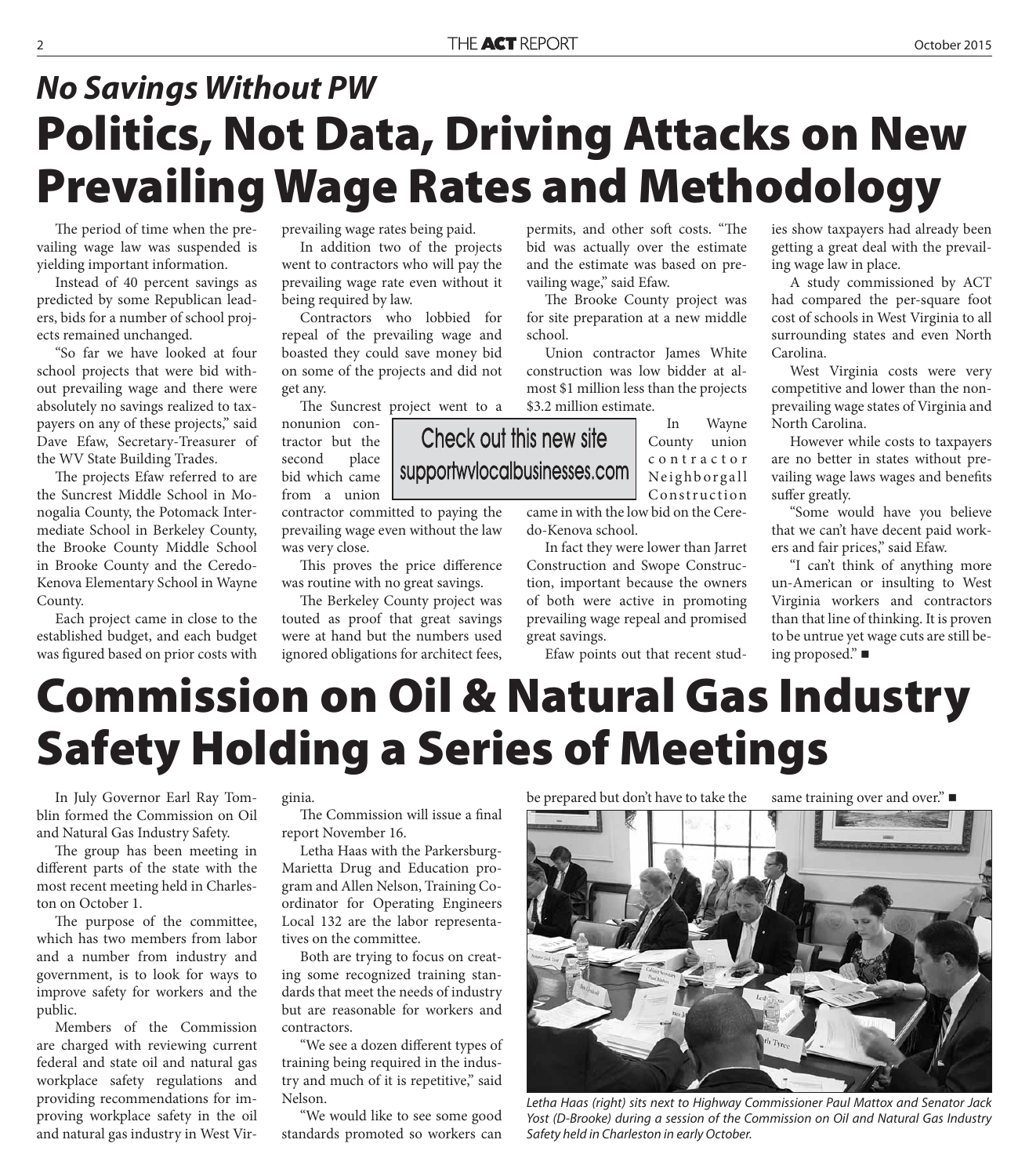#### **Trades Council Launches New Web Site to Support Local Jobs for Local Workers** *supportlocalworkers.com*

A new web site is up and running to support the hiring of local construction workers for shale related and other projects.

Supportlocalworkers.com was started by both the Upper Ohio Valley and Parkersburg-Marietta Building and Construction Trades Councils. The site was created with assistance from ACT-Ohio.

The Upper Ohio Valley Building Trades has been leading a series of weekly Thursday street rallies to promote local hiring.

By moving the locations each week the group has been able to get a good crowd participation and has received positive public responses.

"We're getting the word out that we can do better in the region by hiring more local, qualified workers who are drug free, skilled and need the work created by the shale gas extraction," said Walter 'Fuzz' LaRue, ACT Representative.

According to LaRue the web site has a petition for people to help show

their support for local hiring. The site also has lots of information about what is going on in the gas

industry and debunks some persistent myths about finding drug free construction workers.



Construction workers rally at Bethany WV, north of Wheeling, on October 8 to draw attention to the need for more local construction jobs on local gas related projects. Schwob Energy Services from Texas is building a compressor station with imported workers.

### *Prevailing Wage*

#### *Continued from Page 1*

all contractors doing the work; these folks just don't know and frankly don't care."

Another criticism is that prevailing wage projects were included in the survey and somehow perpetuate themselves. According to White the effect would be small.

"Prevailing wage projects represent only a small portion of the work done, perhaps 25 percent," said White. "But more important most of the projects are done by contractors who would pay the prevailing wage rate without the law, so effects of payrolls from contractors who would pay much less is very small."

The strong response however doesn't mean the survey was as accurate as is could have been. A number of crafts saw wage and benefit rates significantly lower than before in certain areas.

White believes the survey process

can be improved to make it more accurately reflect what is going on in the market.

He suggests alcohol and drug testing programs be included as benefit plans. Surveyed job titles were confusing and could be adjusted to be more accurate.

The underlying math to set wage rates used averages rather than a 'majority' rate which results in lower rates.

White believes there is broad agreement that contractors should pay the 'going rate' or prevailing wage rate, on tax funded projects.

"Folks who don't know our industry are making radical changes that hurt our workers, contractors and taxpayers," said White. "There is no advantage to lowering wage rates or eliminating benefits except for low-road contractors who will profit more." ■

#### **Tri-State Hosts Tailgate**



Members, family and friends enjoy a tailgate event at the Marshall - Norfork State game in Huntington on September 19.

Marshall won 45 – 7.

According to Business Manager Mark Johnson around 350 attended the event.

"We thank the many volunteers from a variety of crafts who make this fun, family oriented event possible," said Johnson.

The event was also a way to remember former Operating Engineer Local 132 Business Manager Tommy Plymale. Members of the Operators were on-hand to continue the tradition with two barbeque grills.